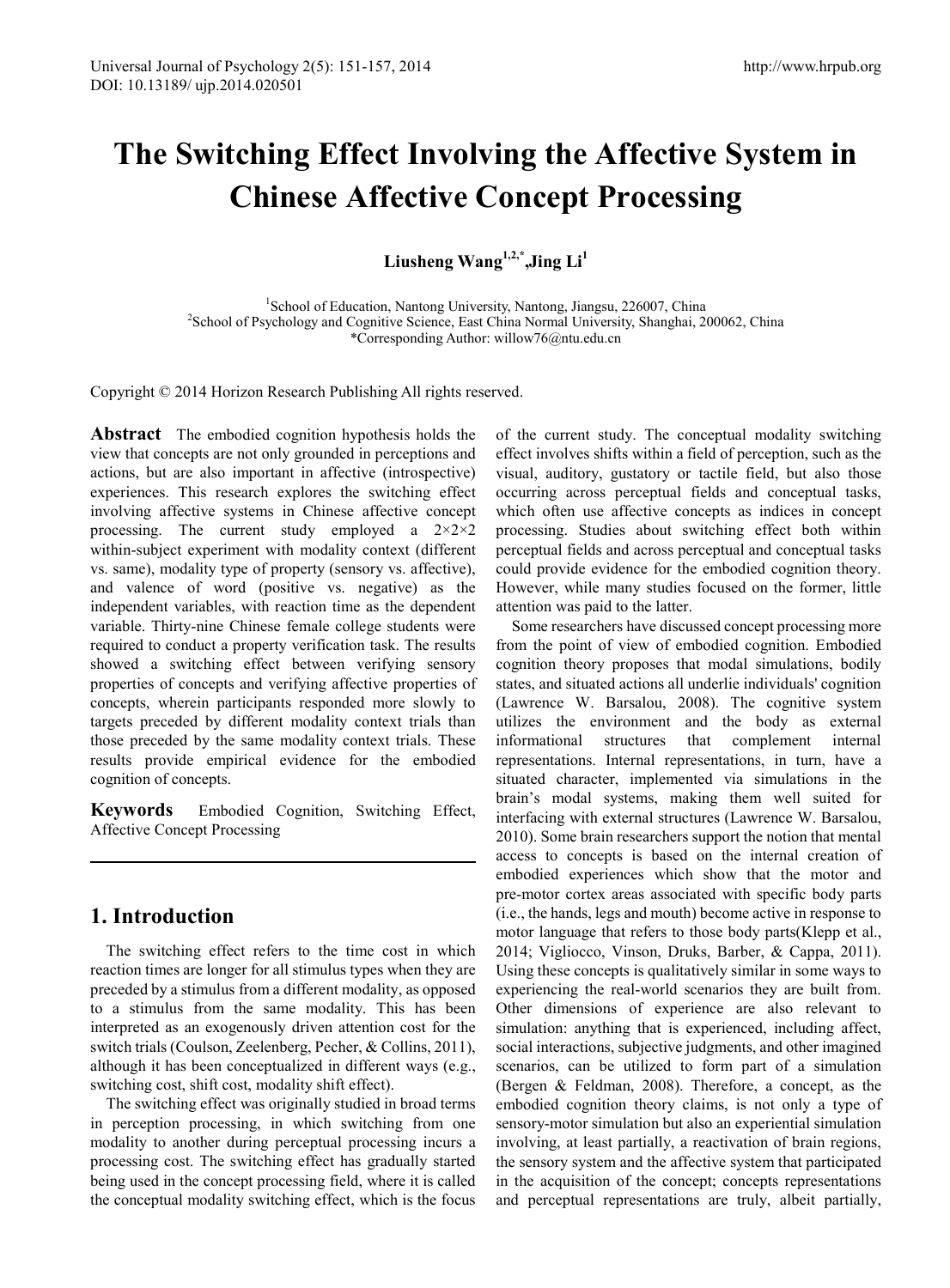based on the same systems. The switching effect involving experiential simulation could provide evidence for embodied cognition.

Pecher and her colleagues supported the hypothesis that perceptual simulation underlies conceptual processing through switching effect experiments. When participants verified pairs of properties, they verified the second property more quickly when it came from the same modality as the first property than when it came from a different modality. For example, verifying a property in the auditory modality (e.g., BLENDER-loud) would occur more slowly after verifying a property in a different modality (e.g., CRANBERRIES-tart) than in the same modality (e.g., LEAVES-rustling) (Pecher, Zeelenberg, & Barsalou, 2003). Furthermore, van Dantzig et al., designed an experiment wherein participants performed a perceptual detection task and a conceptual property verification task in alternation (van Dantzig, Pecher, Zeelenberg, & Barsalou, 2008). In the perceptual task, participants decided whether a simple perceptual stimulus (a light flash, a tone, or a vibration) appeared on the left or on the right. In the conceptual task, participants decided whether a property was true for a concept or not. The properties were modality specific and came from the same three modalities (i.e., vision, audition, and touch) as the perceptual stimuli. Responses on the property verification task were slower for the trials that were preceded by a perceptual trial in a different modality than for those that were preceded by a perceptual trial in the same modality. This finding of a modality-switch effect across perceptual and conceptual processing, supports the hypothesis that pure perceptual processing (perceiving stimuli without any semantic meaning) can affect the activation of conceptual knowledge, and that perceptual and conceptual representations are partially based on the same systems.

Recently, one ERPs study on the perception modality effect in a property verification task found that for visual property verifications, a modality switch was associated with an increased amplitude of N400; for auditory verifications, however, the switch led to a larger late positive complex. Observed ERP effects of a modality switch suggest that property words access perceptual brain systems. Moreover, the timing and pattern of the effects indicate that perceptual systems impact the decision-making stage during the verification of auditory properties, and the semantic stage during the verification of visual properties (Coulson, et al., 2011).

In addition to the switching effect during concept processing within perception, the switching effect involving the affective system also has been studied, and this turned out to show good evidence for embodied cognition(Tillman, Hutchinson, Jordan, & Louwerse, 2013; Vermeulen, Niedenthal, & Luminet, 2007). At present, however, evidence regarding the switching effect involving the affective system is scarce. Vermeulen et al., have investigated switching costs when verifying properties of positive and negative (affective) concepts. Parallel to

switching costs in neutral concepts, the study showed that for positive and negative concepts, verifying properties from different modalities produced processing costs such that reaction times were longer and error rates were higher. Importantly, this effect was observed when switching from the affective system to sensory modalities, and vice-versa. For example, reaction times for targets (TRIUMPH-exhilarating) preceded by the same modality context trials (COUPLE-happy) were significantly smaller than those preceded by different modality context trials (VICTORY-sung). Researchers thought that these results supported the embodied cognition view of emotion in humans (Vermeulen, et al., 2007). The switching cost also implies that participants who perform mundane property verification are accessing modal mental simulations. However, some factors, such as sex factor, were not effectively controlled for or counterbalanced in the experimental design. The influences of sex factor exists in language processing and the shift effect(Glenberg, Webster, Mouilso, Havas, & Lindeman, 2009). Now, however, since embodied cognition implies that interaction between the internal state and the external environment (experiential) is important for concept representation, the sex factor might be one variable to be taken into consideration during experiments.

Many studies have reported a sex difference in language or word processing, including the sex differences in embodied cognition. Recently, one review reported that a large number of studies have been devoted to functional differences across sexes in the phonological, orthographic and semantic processing at lexical level, sentence processing, passage processing and verbal learning and memory and so on(Li, Yang, & Zhang, 2011). One study on gender, emotion and embodiment of language comprehension has demonstrated that females understand sentences about sad events with greater facility than males, males understand sentences about angry events with greater facility than females; the shift time of reading sentences from one emotion to another varies between sexes, reading a sad sentence slows the reading of a happy sentence more for females than for males, whereas reading an angry sentence slows the reading of a happy sentence more for males than for females; gender and emotional content of sentences interact with the response mode(Glenberg, et al., 2009). Hutchinson and Louwerse also found that individual differences (i.e., gender differences) modulated the findings of experiments in which how linguistic context and embodiment predict processing valence words. In their results, the interaction between gender and embodiment factor is significant, suggesting while comprehension of conceptual metaphors can be explained by both linguistic and embodiment factors, their relative salience is modulated by cognitive task and gender differences(Hutchinson & Louwerse, 2012). Therefore, the sex of participants should be taken into consideration when designing the concept processing.

Language of stimuli is another issue to consider in this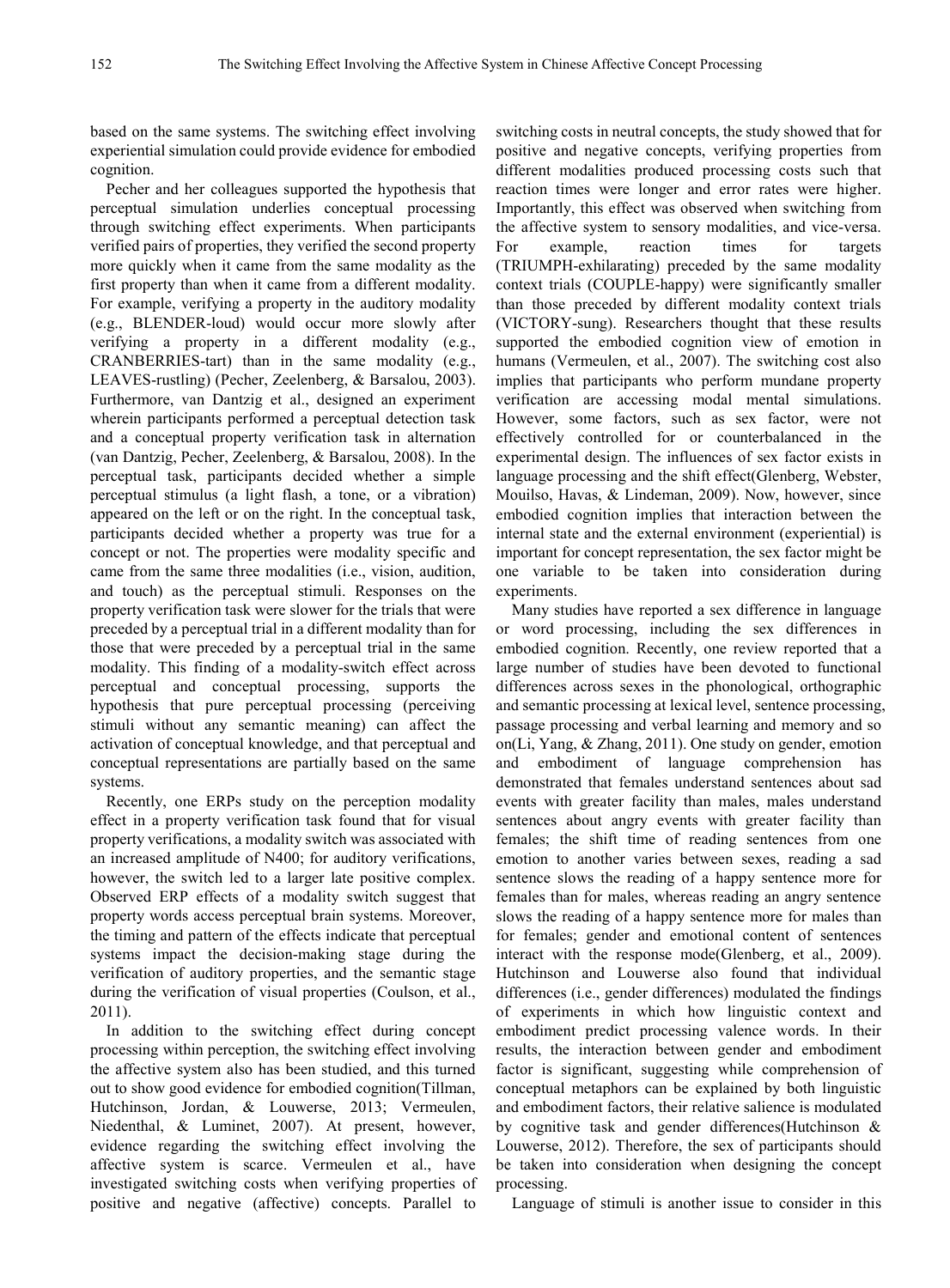study. Chinese, as an ideograph, differs from English as a phonograph. The forms of written Chinese characters connect with their meanings, while their forms separate from their sounds. However, the form of a written English word connects with its sound, but separates from its meaning. The differences existing between Chinese and English have affected the languages learning and thinking styles which have inevitably greatly influenced the two cultural modes. Bidirectional connections among form, sound and meaning of a word for any language exist in mental dictionary. When Chinese character was processed, the shortcut linking the form and its meaning was found for Chinese participants, while the sound of a word was paid more attention to for participants whose mother language was phonograph, such as English (Feng, 2009). The bidirectional connections among form, sound and meaning of a word may affect the processing speed in property verification task in which participants have to verify the relationship between a property and concept.

In this study, the objectives are to find out evidence for the involvement of sensory and affective systems in conceptual processing by means of switching effect experiments, and to expand upon the conclusions regarding embodied cognition by Vermeulen et al by using Chinese affective concepts and excluding gender factors.

## **2. Method**

#### **2.1. Participants**

The participants were 40 female college students in China; among them, data for one participant was excluded for mistaking during the experiment. The mean age of the participants was  $21.54$  years (SD = 1.02) and each had

normal or corrected-to-normal vision. No participant reported any history of psychiatric disorder or neurological damage.

### **2.2. Materials**

The stimuli pool consisted of 192 Chinese words in two parts, each word consisting of 2 Chinese characters. The first part stimuli consisted of 108 words from a data set named *Chinese Affective Words System* (Wang, Zhou, & Luo, 2008), while the second part stimuli consisted of 84 words whose valences were assessed by 100 undergraduates on a 7-point scale. Half were positive valence (mean  $= 6.41$ , SD  $= .70$ ), while half were negative valence (mean =  $2.76$ , SD =  $.53$ ). The difference in valence was significant (t  $(190) = 40.63$ , *p* < .001). The frequency of words was also taken into consideration. Based on the *Dictionary of Frequency of Modern Chinese Words*, which was edited by the Institute of Language Teaching at Beijing Language and Culture College, there was no significant difference between the frequency of positive valence words and that of negative valence words (t (190) = .62,  $p > .05$ ).

A set of 96 concept-property associations was developed based on the above 192 words. Forty-eight positive nouns and 48 negative nouns were selected as concepts for the concept-property associations. Twenty-four positive affective words and 24 negative affective words were selected as affective properties, and they did not belong to auditory, or visual words, but were relevant to affective system. Additionally, forty-eight words were taken as sensory properties. Among these were 12 positive and 12 negative auditory words, as well as 12 positive and 12 negative visual words.

**Table 1.** Examples of the critical target and modality context trials from the two valences

|          | Target     | Same modality trials |                                 | Different modality trials |                     |  |
|----------|------------|----------------------|---------------------------------|---------------------------|---------------------|--|
| Valences | modalities | Context trials       | Target trials                   | Context trials            | Target trials       |  |
| Positive | Visual     | 月亮-明亮                | 苹果-红润                           | 母亲-敬爱                     | 草地-翠绿               |  |
|          |            | MOON--bright         | APPLE--red                      | MOTHER--respected         | GRASS-green         |  |
|          | Auditory   | 歌唱-动听                | 电铃-清脆                           | 英雄-敬佩                     | 胜利-鼓掌               |  |
|          |            | SONG--splendid       | BELL--melodious                 | HERO-admiration           | Victory-clap        |  |
|          | Affective  | 笑话-开心                | 童年-欢乐                           | 花朵-艳丽                     | 情侣-喜爱               |  |
|          |            | JOKE--happy          | CHILDHOOD--joyous               | FLOWER--gorgeous          | LOVER--lovely       |  |
| Negative | Visual     | 伤口-破损                | 战场-混乱                           | 困境-焦躁                     | 泥浆-混浊               |  |
|          |            | WOUND--worn          | BATTLEFIELD-mess                | PLIGHT-restless           | MUD-turbid          |  |
|          | Auditory   | 苓蝇 嗡嗡                | 疼痛 呻吟                           | 难民-惊惶                     | 杀戮-哀求               |  |
|          |            | FLY--hum             | PAIN--moan                      | REFUGEE--trepidation      | MASSACRE--imploring |  |
|          | Affective  | 死亡-恐惧                | 噩耗-悲痛                           | 感冒-咳嗽                     | 谣言-愤懑               |  |
|          |            | EVIL--fear           | <b>GRIEVIOUSNEWS-distressed</b> | FLU--cough                | RUMOUR--angry       |  |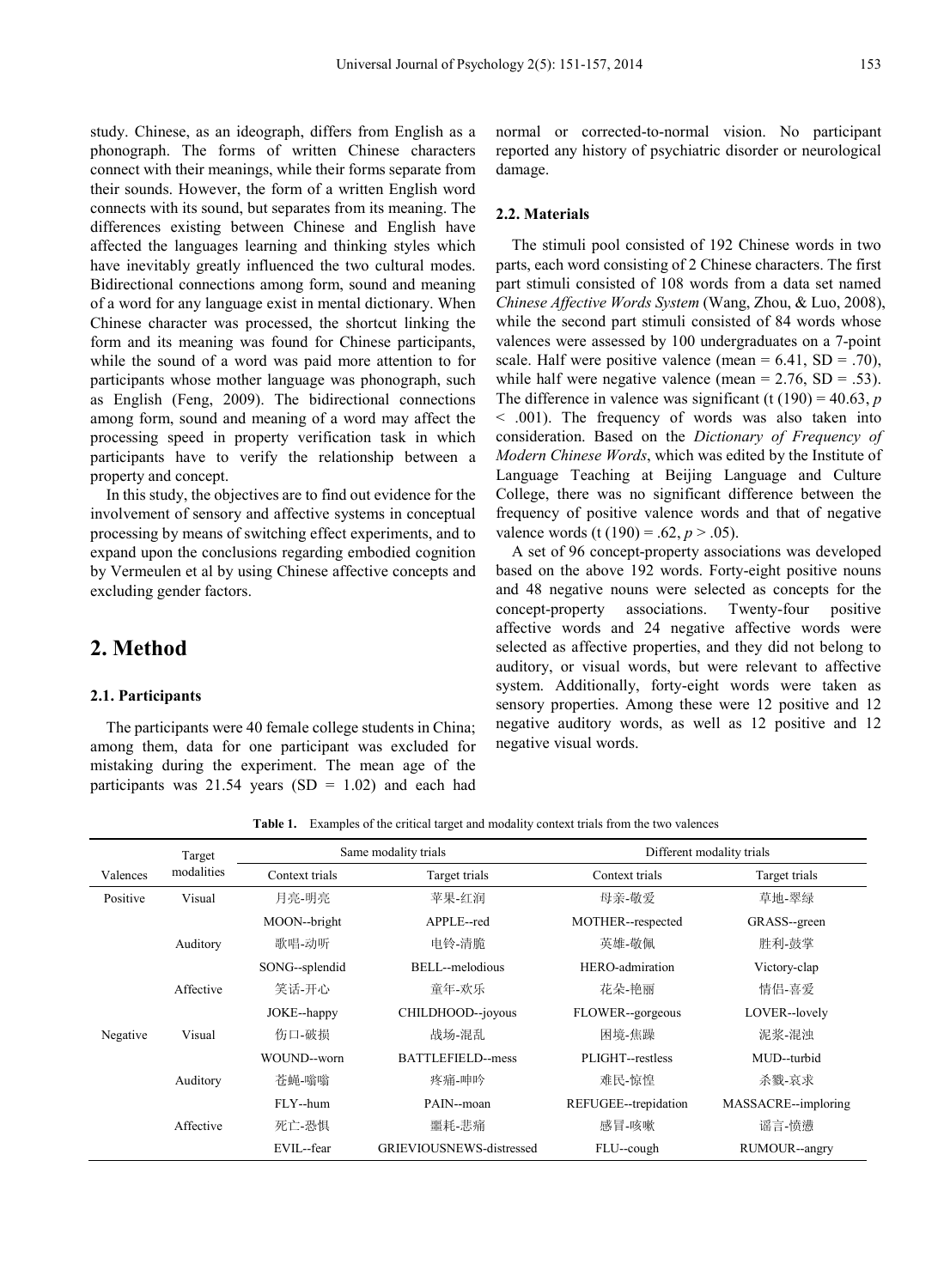

**Figure 1.** Illustration of the experimental procedure

From these 96 concept-property associations, 48 pairs were formed with one context association followed by one target association. Half of these (24 pairs) were formed using two different concepts coupled with properties from the same modality (e.g., *MOON*—bright / *APPLE*—red) (see Table 1), where 12 pairs were affective modality and 12 pairs were sensory modality. The remaining half (24 pairs) were formed using two different concepts coupled with properties from different modalities (*MOTHER*—respected *GRASS*—green), including 12 pairs with affective modality as a target and 12 pairs with sensory modality as a target. All 96 critical concept-property associations were true, indicating that the property was true for each respective concept. Importantly, the valence of the CONCEPT–property associations matched within pairs. This means that a positive CONCEPT–property association could only be paired with another positive CONCEPT–property association, and the same applied to negative associations.

In addition to the critical pairs, filler trials were also designed so as to mask the intention of the experiment. An additional 72 concept-property associations were used as intervention stimuli. 22 of these concept-property associations were real, and the remaining 50 associations were fake. These were then randomly placed into different pairs. And another 20 concept-property associations were used as practice stimuli, wherein half were true and half were false.

#### **2.3 Procedure**

Participants were required to conduct a property verification task in which they had to verify, as quickly and as accurately as possible, whether a property tended to be true for the concept.

After the introduction, each trial began with a 500 ms fixation (+), followed by the presented context association, and participants were required to verify whether the property

was true by pressing the "F" key (true) or the "J" key (false). The trial continued with a 300 ms blank screen, followed by the target association, wherein participants were required to verify, once again, whether the property was true. This screen was then replaced by a 500 ms blank screen, after which the next trial started (Fig.1). The modality context, or target association screen, remained until either a response was made or 6,000 ms passed. The response keys connecting correct or false were counterbalanced among participants. The experiment was divided into 6 different blocks, each consisting of 8 pairs of real stimuli and 6 pairs of intervention stimuli. Each block was separated by a flexible rest period, which the participants could then terminate once they were ready to work again. In order to avoid a position effect, each pair was randomly presented within a block. 6 blocks were assigned to 6 sequences according to the Latin square design, and each participant was randomly assigned to conduct one of the 6 sequences. Twenty concept-property association trials took place as a single practice block before the experiment. All the stimuli were conducted using the E-prime software package. The entire experiment lasted about 10 minutes.

#### **2.4 Preliminary analysis of data**

First of all, the responses to intervention trials were removed. All response analyses were performed on the correct responses only. Incorrect responses to real associations (9.5% of the data), regardless of whether they were responses to modality context trials or target trials, were omitted, as well as any extreme reaction times (3.4% of the data) falling outside 3 standard deviations from the mean.

## **3. Results**

One 2 (Target valence: positive, negative)  $\times$  2 (Modality context: same, different)  $\times$  2 (Target modality type: affective, sensory) Repeated measures ANOVA was conducted with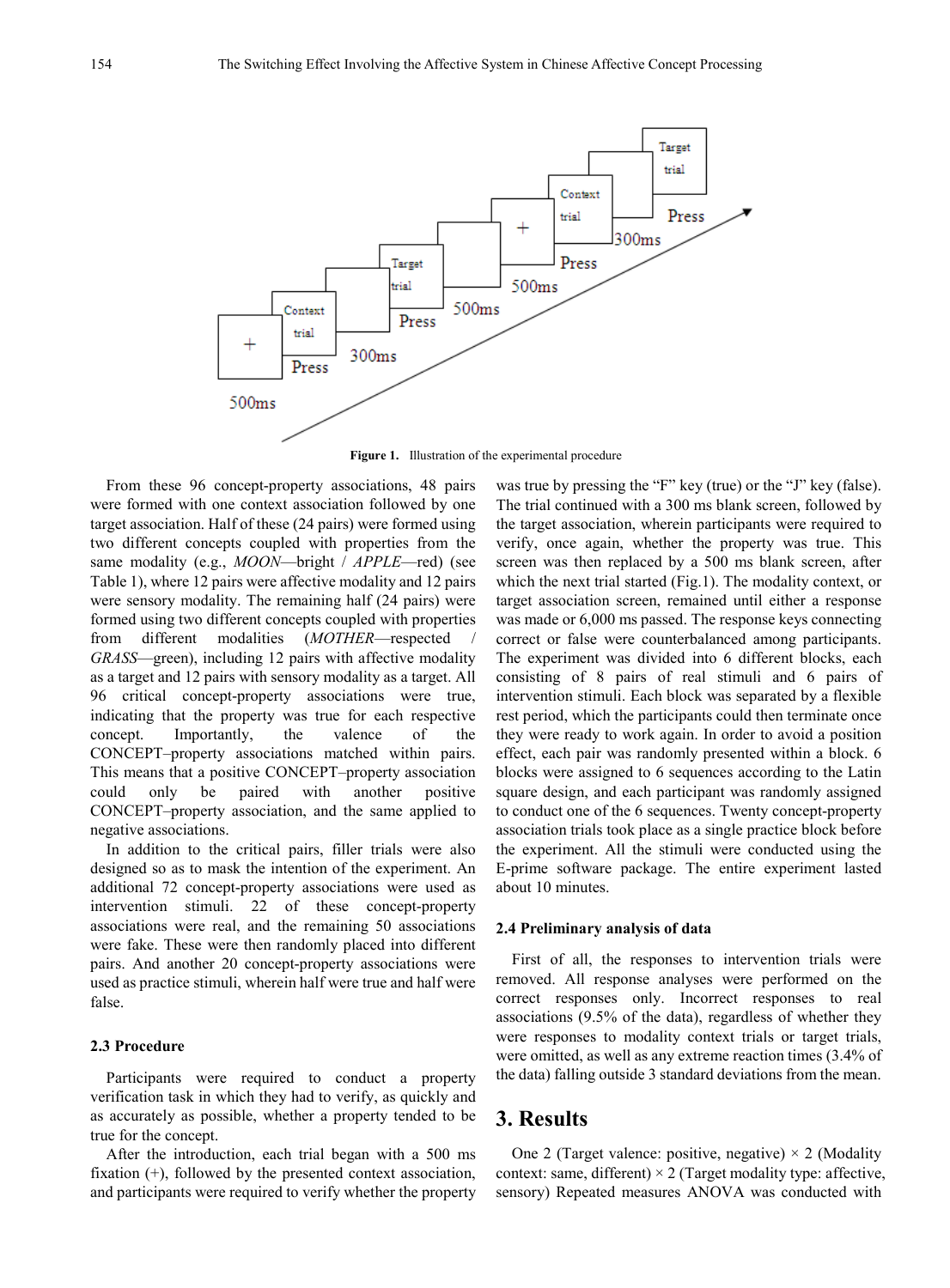the reaction times (RTs) as dependent variables. Although a three-way interaction was significant(Figure 2),  $F(1, 38) =$ 5.69,  $p < .05$ ,  $\eta$ 2 = .13, the main effects of the switching effect were reported earlier based on planned comparisons. The results showed a main effect of modality context; RTs for targets preceded by the same modality context trials were smaller ( $M = 1111.82$  ms;  $SE = 22.73$ ) than those preceded by other modality context trials ( $M = 1197.89$  ms;  $SE =$ 30.14), F (1, 38) = 16.73,  $p < .001$ ,  $p2 = .306$ . This result indicates a switching effect across modality contexts. There was also a main effect of valence,  $F(1, 38) = 79.59, p < .001$ ,  $\eta$ 2 = .677. The responses were faster with positive trials (M = 996.64 ms,  $SE = 23.62$ ) than with negative trials (M = 1313.08 ms,  $SE = 35.71$ ). A main effect of a modality type was not found  $(p > .05)$ .

An analysis of RTs revealed significant interaction between the modality context and valence,  $F(1, 38) = 4.55$ , *p*  $<$  0.05,  $\eta$ 2 = 0.107, and this was due to a smaller valence effect when modality contexts were the same (positive, M =970.40) ms; negative,  $M = 1253.00$  ms) than when they were different (positive,  $M = 1023.00$  ms; negative,  $M = 1373.00$ ms). As Table 2 shows, simple effect analyses indicate that modality-switching effects (modality context effects) were present for all affective concepts of the two systems (sensory and affective), except for positive concepts in the sensory modality type.

## **4. Discussion**

The aim of this study is to explore the switching effect involving affective system in Chinese affective concepts processing. The results of experiment showed the switching effects between affective concepts and their affective properties.

According to the embodied cognition theory, concepts are grounded in simulations of actual experiences, with

instances of those concepts in the sensorimotor systems(L. W. Barsalou, 1999; L. W. Barsalou, 2003). Affective concepts are simulators of actual experiences involving the affective system. If verifying a property of a concept represented in a different modality of property (i.e., sensory and affective property of concept) incurs a processing cost, affective information processing of affective concepts involves the sensorimotor system, as well as the affective system.

In this study, similar switching effects occurred for affective concepts and their affective properties when processed by females, and this replicated Vermeulen et al.'s (2007) work and expanded upon their conclusions. Similar switching effects were also incurred, whether switching involved sensorial modalities or the affective system. The findings could provide support for the view that a judgment that a CHILDHOOD can be joyous or A RUMOUR can be angry involves a simulation of this potential property in the affective system. As one study has stated, a concept is equivalent to a simulator, for it contains the knowledge and accompanying processes that allow an individual to represent some kind of entity or event adequately (L. W. Barsalou, 1999). Representations of external (perception) and internal (proprioception, emotion and introspection) states, as well as actions, critically constitute concepts and thus play a fundamental functional role in linguistic understanding and conceptual thinking. Conceptual features (e.g., visual, acoustic, action-related, emotional) are represented by cortical cell assemblies distributed over sensory, motor, and emotional regions of the brain (Kiefer & Pulvermüller, 2012). Such an empirical finding is predicted by the fact that the role of affective, or emotional information - as another type of experiential information - is foundational (i.e., primary and necessary) in learning, and represents meaning, especially for abstract words/concepts (Vigliocco, Meteyard, Andrews, & Kousta, 2009).



Note: Positive and negative refers to valence of targets, different and same refers to modality context, sensory modality and affective modality refers to target modality. \*\*\* 0.001, \* 0.05.

**Figure 2.** Mean reaction times as an interaction function of modality context, valence and modality type (ms).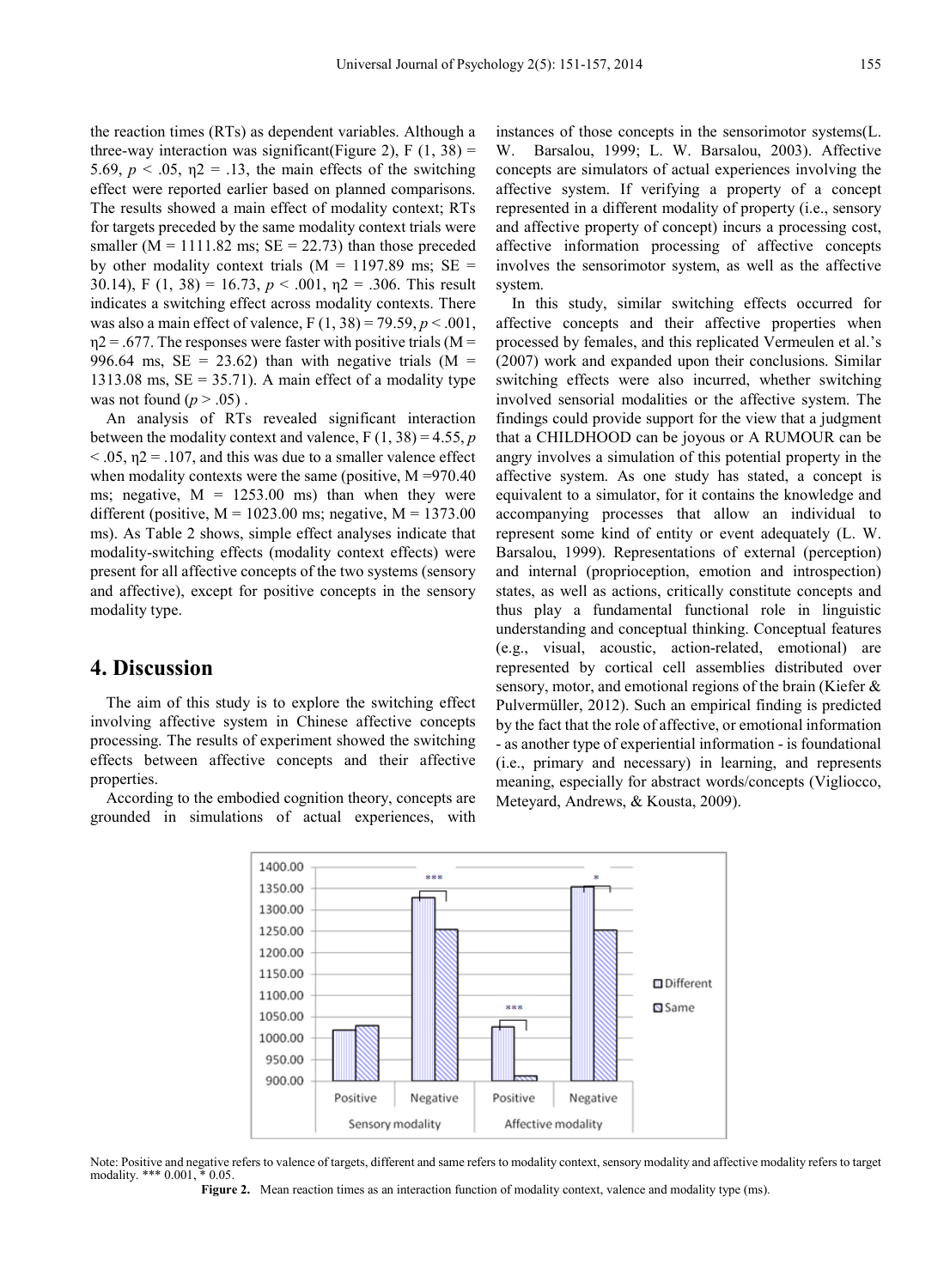|          | Sensory modality |          |                     |          | Affective modality |          |                     |            |
|----------|------------------|----------|---------------------|----------|--------------------|----------|---------------------|------------|
| Valences | Different        | Same     | Switching<br>effect |          | Different          | Same     | Switching<br>effect |            |
| Positive | 1019.26          | 1029.26  | $-10.00$            | 0.419    | 1026.47            | 911.55   | 114.92              | $3.618***$ |
| (SD)     | (184.31)         | (181.80) |                     |          | (229.32)           | (146.61) |                     |            |
| Negative | 1392.21          | 1253.82  | 138.39              | 3.885*** | 1353.64            | 1252.67  | 100.97              | $2.092*$   |
| (SD)     | (252.18)         | (189.67) |                     |          | (407.79)           | (290.54) |                     |            |

**Table 2.** Mean response times in milliseconds (SD) and t test comparisons for verifying properties on target trials as a function of valence of targets, target modality type (sensory, affective) and modality context

Language issue of stimuli was speculated to influence the concepts processing. The results of the current study showed that the reaction times were indeed different in the property verification task between ideographic language and phonographic language. However, the switching effects came up for two types of language stimuli. The influence of language stimuli on processing speed for target trials was the same as that for context trials, and switching effect addressed the discrepancy between target and context trial. This indicates that the switching effect exists in different types of language stimuli.

One interesting interaction between the modality context and the valence of target trials was also observed in which there is a smaller valence effect for properties verified in the same modality than in a different modality. Namely, the verification of properties of positive concepts was performed more quickly than that of negative concepts, particularly if the properties to be verified were presented in the same modality as the previous one. This could be explained by attention bias. When the emotional information is processed, attention bias would be found. Researchers have proved that negative information (e.g., threat-related and ambiguous cues) can influence the magnitude of the IOR (inhibition of return) effect, which increases attention dwell-time and disengagement of attention from threat-related stimuli (Fox, Russo, & Dutton, 2002). Attention is guided more potently by negative information, such as fearful facial expressions or negative words (Fox, Mathews, Calder, & Yiend, 2007; Ohman, Lundqvist, & Esteves, 2001). Therefore, the verification of affective information or of affective concepts should show a valence effect. When attention is captured by negative information in concepts, then the verification of this negative information will be even slower, since attention to the negative information inhibits the processing of other information (e.g., emotion-unrelated, or positive information).

Last, the current study considered modality context (same vs. different) as a factor. In our procedure, the duration of mask screen within pairings is 300ms, while the duration of mask screen between parings is 500ms. The procedure accentuates a role of these concept-target pairings by introducing longer breaks between trials than within. It avoided the interference between the target associate in the former trial and the context associate in the latter trial which might make the modality context the confounding factor.

The present research supports the notion that a concept is

not only sensory-motor simulation, but also experiential simulation involving, at least partially, the reactivation of brain regions – the sensory system and the affective system as proposed by the embodied cognition theory. Experiential knowledge, including affective information, is rich in the real world, and the gender difference varies in experiential knowledge processing, for example, a sex-related bias plays an important role in the expression of cognitive sex differences(Gosavi, 2013). Therefore, future work will examine the differences between the sexes in experiential simulations, so as to further develop the embodied cognition theory.

## **Acknowledgments**

This research was supported by Ministry of Education grants 11YJC1900025 and 10JJDXLX001, and Jiangsu Educational Science Planning grant C-a/2011/01/23.

## **REFERENCES**

- [1] Barsalou, L. W. (1999). Perceptual symbol systems. Behavioral and Brain Sciences,  $22(1)$ , 577-660.
- [2] Barsalou, L. W. (2003). Abstraction in perceptual symbol systems. Philosophical Transactions of the Royal Society B: Biological Sciences, 358(1435), 1177-1187.
- [3] Barsalou, L. W. (2008). Cognitive and neural contributions to understanding the conceptual system. Current Directions in Psychological Science, 17(2), 91-95.
- [4] Barsalou, L. W. (2010). Grounded cognition: past, present, and future. Topics in Cognitive Science, 2(4), 716-724.
- [5] Bergen, B., & Feldman, J. (2008). Embodied concept learning. In P. Calvo & T. Gomila (Eds.), Handbook of Cognitive Science: An Embodied Approach (pp. 313-331). San Diego: Elsevier Science.
- [6] Coulson, S., Zeelenberg, R., Pecher, D., & Collins, J. (2011). Modality switching in a property verification task: an ERP study of what happens when candles flicker after high heels click. Frontiers in Psychology, 2, 1-10.
- [7] Feng, L. (2009). A study of the orthographic, phonological and semantic processing of Chinesemorphemes by foreign students and the constructive pattern of their mental lexicon.